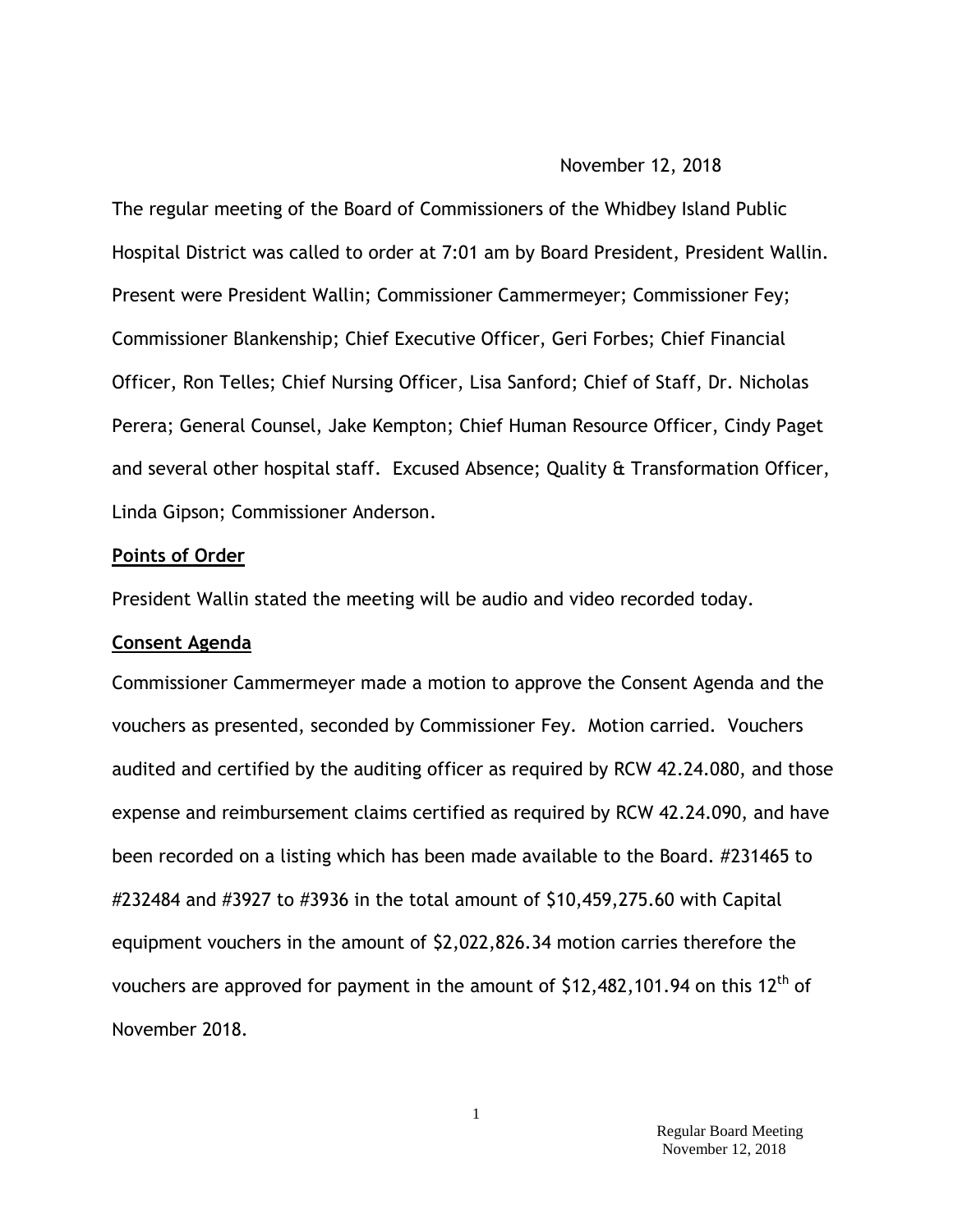### **General Public Comments**

• Sue Ellen White came to address the Board regarding WhidbeyHealth's recent decision to discontinue providing vaccinations to patients whom are not established patients in our health system. Ms. White shared that she will have to take allergy shots for the rest of her life, and the reasons for discontinuing this service seems unclear and unfair. Ms. White shares her thoughts about our designation as a rural health clinic, stating that we should be taking more consideration for our patients and the burden of living in a rural community. Turning people away and asking them to travel off island is not providing quality care to the people of the community.

#### **Nursing Update**

Lisa Sanford presents the following:

Lisa shared with the Board that our SANE program is up and running after a short hiatus. In collaboration with CADA and the local police department we have created a much more sustainable program including six trained members on our staff. The program implementation has allowed us to create a better process including EMR documentation, discharge instructions and follow up phone calls for our patients. The lab department has had a difficult time keeping the phlebotomy role filled due to a high Navy turn over. Our Lab manager Janice Clarke and her team, J'Amy Sheffer and Jamie Cannon, worked hard to solve this shortage by creating a five week intensive training course. We are happy to report that our first class is complete with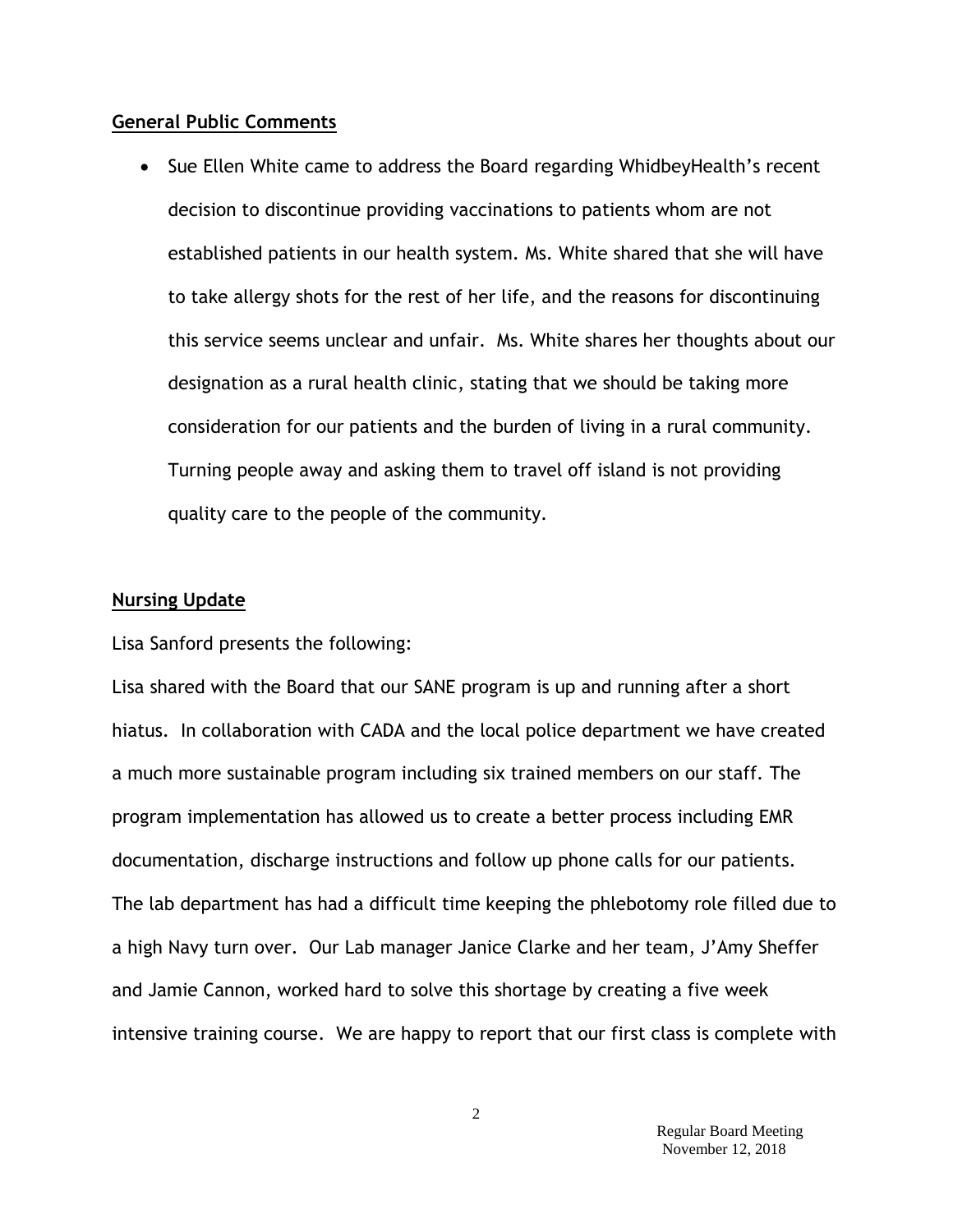4 out of 5 students success rate. We will continue to run these classes to keep a fully staffed competent workforce.

Lisa recognized Patsy Kolesar and Curtis Shumate who have put together a unit based counsel on our acute care floor. This creates shared decision making and accountability for the staff. This is our beta site and we look forward to rolling this out to the other areas.

Lastly, our Pharmacy is now mixing IV drugs, Lisa thanks Tony Triplett for his work getting the new pharmacy up and running.

## **HR Update**

Cindy presents the following  $3<sup>rd</sup>$  quarter report:

- Average tenured staff is 8 years
- Volunteer turnover rate is 6%
- Annualized turnover rate is slightly up this year
- Recruitment fill rate is at 91% as we aim for 95%
- Number of full time employees is 414
- Time to job acceptance for non-provider is 65 days, and provider is 83 days
- LOA cases are down from last quarter
- Number of injuries is up from last quarter but down from last year
- Termination data for quarter 3 is shared with the board, leading the way in this category is moving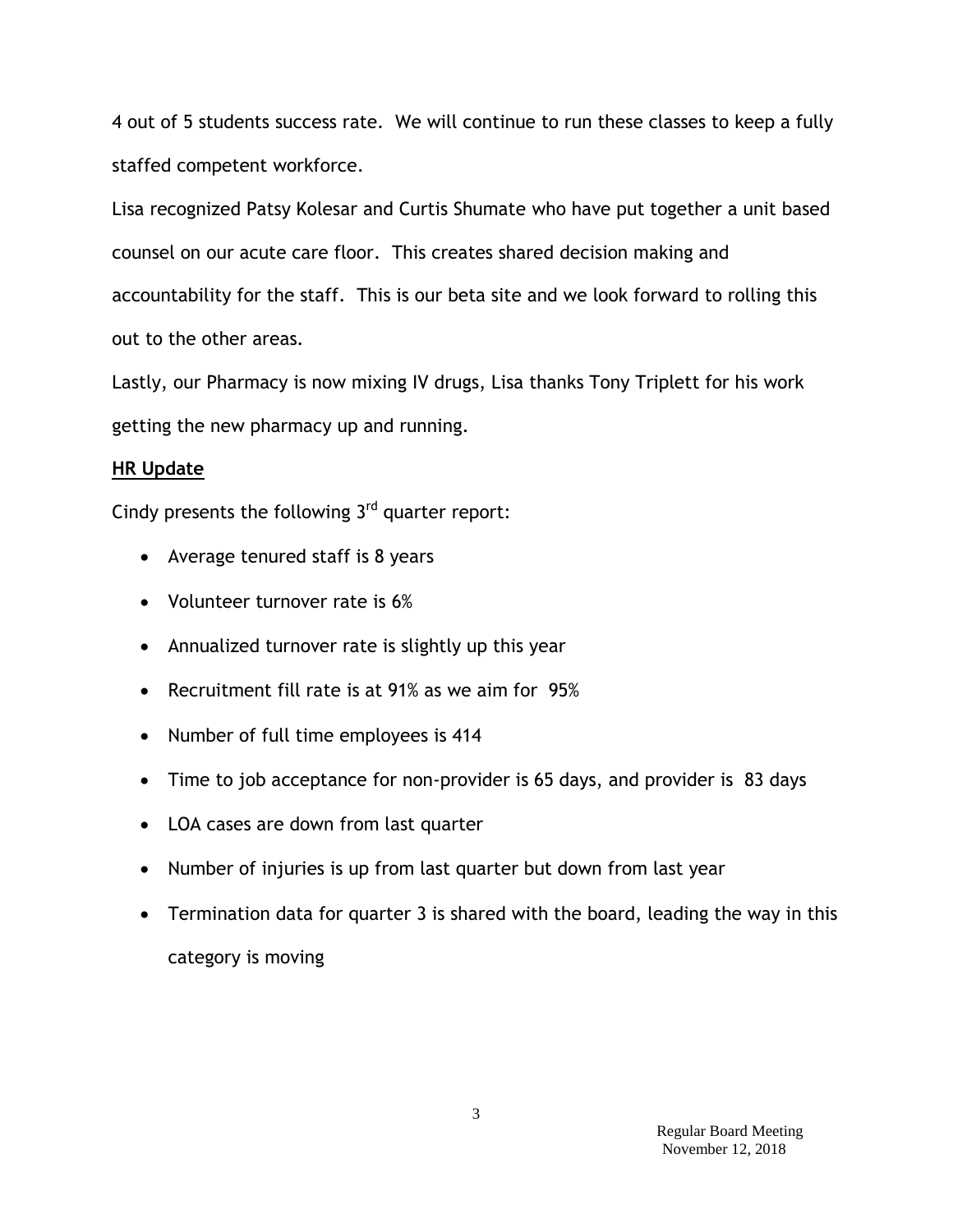## **Medical Staff Report**

Dr. Douglas Langrock presented the following Initial Appointments:

| Niba Nchotu, DO, Hospitalist                                            | <b>Provisional Active</b> |
|-------------------------------------------------------------------------|---------------------------|
| Anthony Guynes, MD, Emergency Medicine                                  | <b>Provisional Active</b> |
| Commissioner Cammermeyer made a motion, seconded by Commissioner Fey to |                           |
| approve the Initial Appointments as presented. Motion carried.          |                           |

Dr. Douglas Langrock presented the following Advancements:

| Nancy Sharma, MD, Oncology                                            | Provisional Active to      |  |
|-----------------------------------------------------------------------|----------------------------|--|
|                                                                       | <b>Courtesy Active</b>     |  |
| John Vassar, MD, Anesthesiology                                       | Provisional Active to      |  |
|                                                                       | Active                     |  |
| James Bauer, MD, OB/GYN                                               | Provisional Active to      |  |
|                                                                       | Active                     |  |
| Steven Ferronato, MD, Internal Medicine                               | Provisional Active to      |  |
|                                                                       | <b>Active Consulting</b>   |  |
| Timothy Neher, MD, Radiology                                          | Provisional Active to      |  |
|                                                                       | <b>Active Telemedicine</b> |  |
| Commissioner Blankenship made a motion, seconded by Commissioner      |                            |  |
| Cammermeyer to approve the Advancements as presented. Motion carried. |                            |  |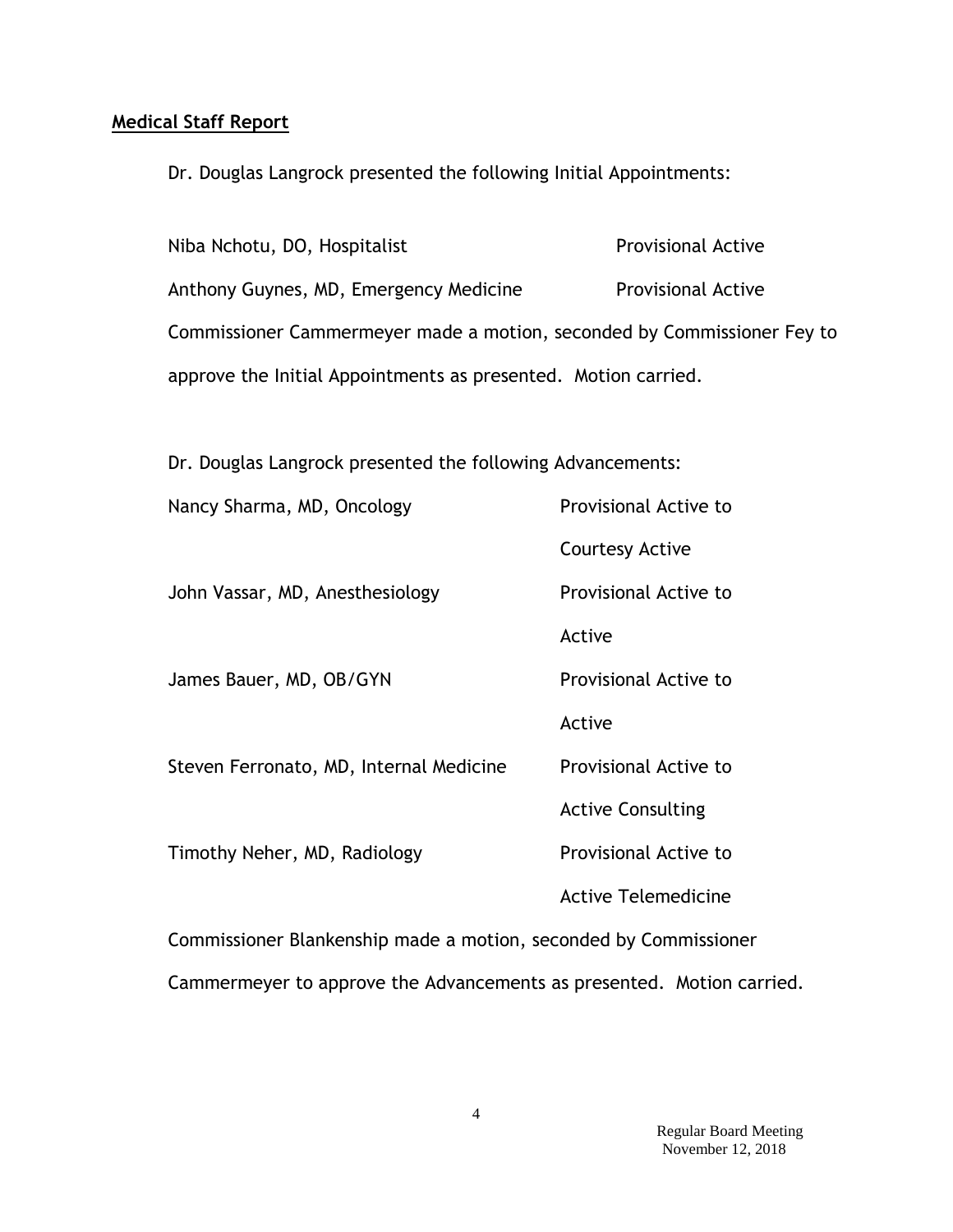#### **Staff and Status Reports from Administration**

Geri Forbes, CEO reports with the following:

Geri starts by recognizing staff whom collaborated in a successful Open House event this past Saturday. We are awaiting a final count, but our soft numbers report 120 attendees. We received very positive feedback from attendees of the event, and we are delighted to open and share the new space with the public. Six groups of tour guides led guests throughout the new areas of the hospital including the recently completed Post Anesthesia Care Unit, the Health Education Center, a close look at our medical surgical patient room and our labor and delivery room.

We would like to congratulate our entire team on the completion of our beautiful new Post Anesthesia Care Unit. The new area will be adding its final touches in the next few weeks with a planned date to open at the end of the month.

WhidbeyHealth employee council held its annual Halloween event which sported more than 300 trick-o-treaters and 16 entries for the pumpkin carving event. Parents and children enjoyed costumes staff and decorated departments throughout the hospital with plenty of treats. The employee pumpkin carving contest showcased a wide range of displays with one ultimate burger winning the competition. Congrats to our Food and Nutrition team on their fun and detailed display. We would like to thank everyone for their participation in this successful event.

Several WhidbeyHealth Departments organized "Think Pink" photo ops in light of Octobers Breast Cancer Awareness Month. A casual Facebook vote declared one winner, our Primary Care Goldie Road clinic took home the prized pizza party.

5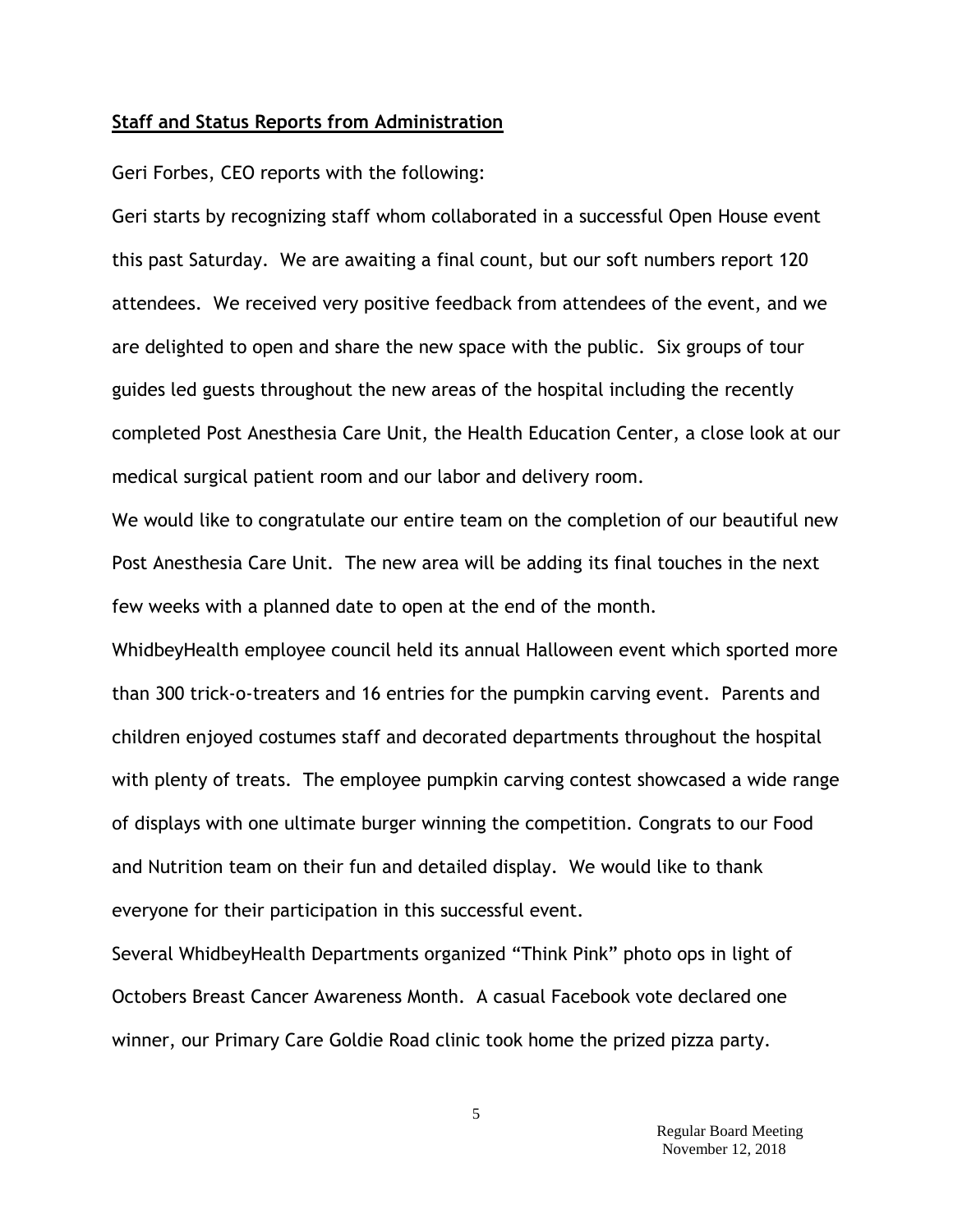## **Finance:**

Ron Telles, CFO, presenting financials for September 2018:

- Clinic visits were the lowest ever in four years. We had significant drops in Cabot, and Clinton due partially to vacation and FMLA leave.
- Specialty clinics are flat this month.
- Ron shares a new graph showing MAC visits which also dropped this month
- Surgeries was significantly lower than last month, as was in patient
- MRI had a catastrophic drop last month due to equipment issues.
- ED, Patient Days and Admits were flat
- Compensation and supplies are on average over the last few months
- Ron reviews were we are in the USDA loan process

## **Board Items:**

Jake Kempton presents Resolution 384 for Board Approval. Commissioner Fey made a motion, seconded by Commissioner Cammermeyer to approve Resolution 384 as presented. Motion carried. Jake Kempton presents Resolution 385 for Board Approval. Commissioner Blankenship made a motion, seconded by Commissioner Cammermeyer to approve Resolution 385 as presented. Motion carried.

Jake Kempton presents Resolution 386 for Board Approval.

Commissioner Blankenship made a motion, seconded by Commissioner

Cammermeyer to approve Resolution 386 as presented. Motion carried.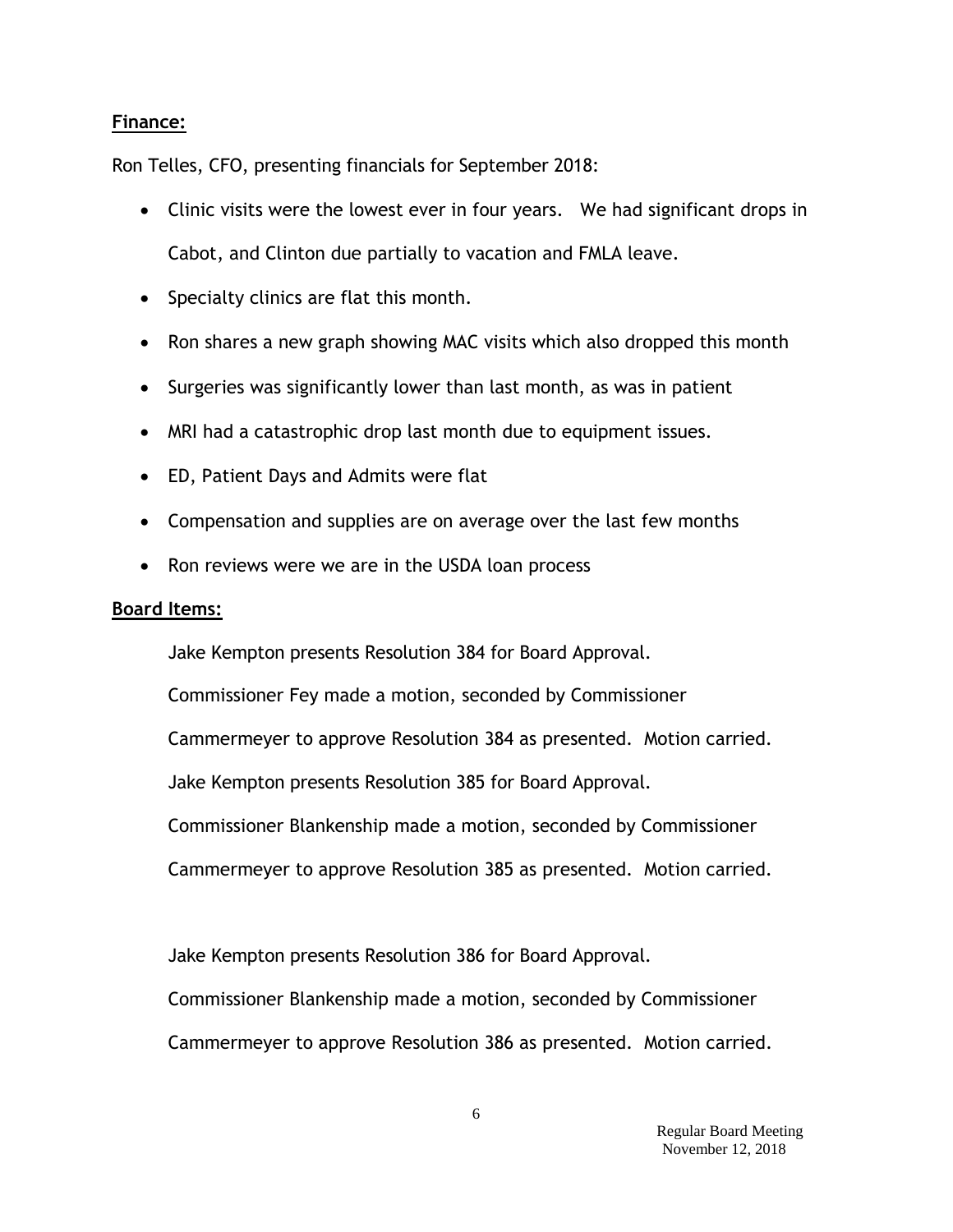Chris Gleason presents the Board Compliance Education power point.

Conflict of Interest Policy is presented to the Board for their annual review and signature.

Ron Wallin notes the Board will proceed into Executive Session at 8:31am.

The Board exits session at 9:04am.

# **Agenda Items For Next Board Meeting**

Commissioner Blankenship motioned for follow up at the December Board meeting pertaining to our public comment today. Seconded by Commissioner Fey. Motion Moved.

President Wallin noted for the next Board meeting:

Next Board meeting will be held Monday, November 8th at 7:00 am.

# **Adjournment**

There being no further business, Commissioner Wallin called for a motion to adjourn, seconded by Commissioner Anderson to adjourn the meeting at 8:55 am. Motion carried.